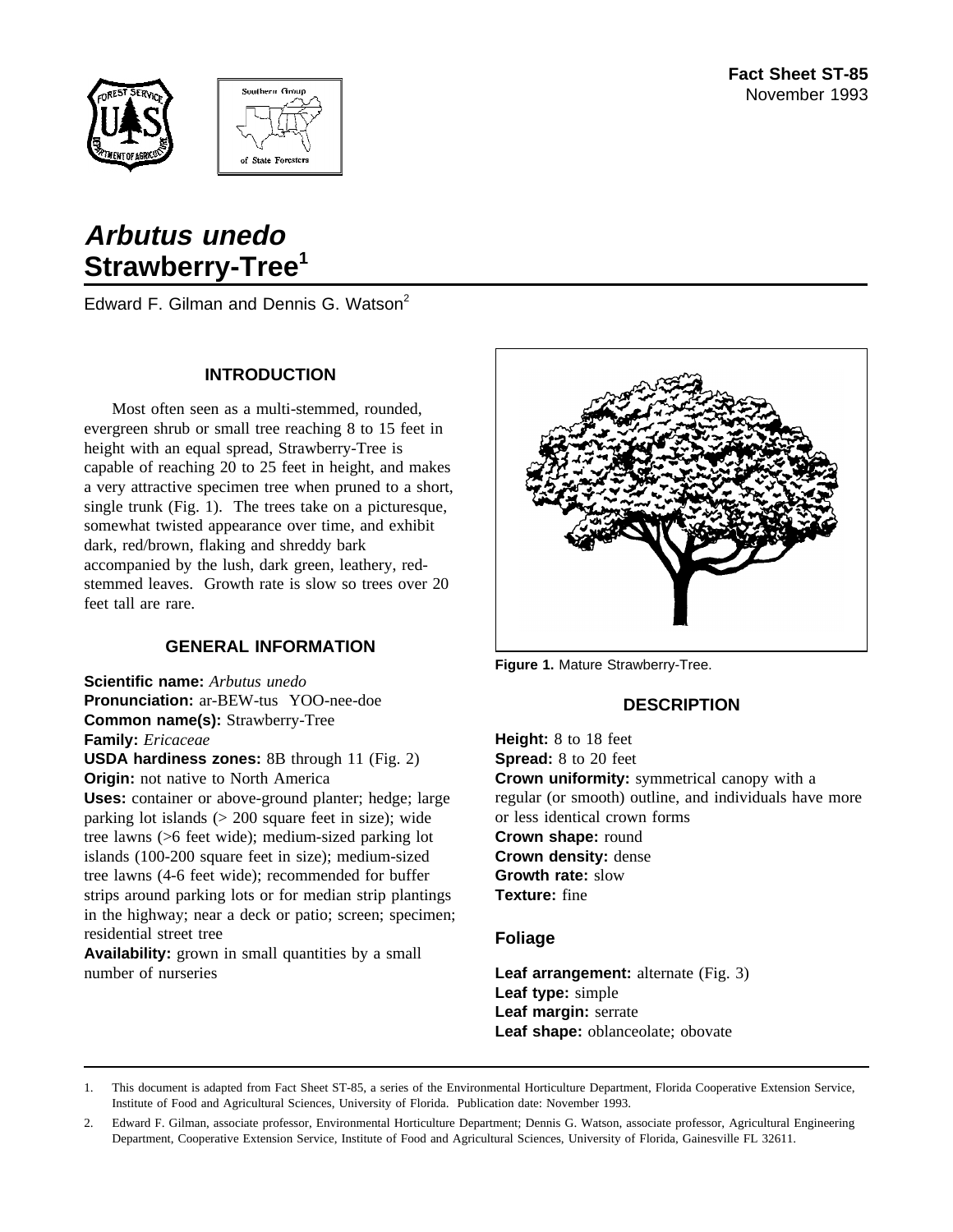

**Figure 2.** Shaded area represents potential planting range.

**Leaf venation:** pinnate **Leaf type and persistence:** broadleaf evergreen; evergreen **Leaf blade length:** 2 to 4 inches **Leaf color:** green **Fall color:** no fall color change **Fall characteristic:** not showy

## **Flower**

**Flower color:** pink; white **Flower characteristics:** fall flowering; showy; winter flowering

## **Fruit**

**Fruit shape:** round **Fruit length:** .5 to 1 inch **Fruit covering:** fleshy **Fruit color:** red; yellow **Fruit characteristics:** attracts birds; suited for human consumption; fruit, twigs, or foliage cause significant litter; persistent on the tree; showy

## **Trunk and Branches**

**Trunk/bark/branches:** droop as the tree grows, and will require pruning for vehicular or pedestrian clearance beneath the canopy; routinely grown with, or trainable to be grown with, multiple trunks; showy trunk; tree wants to grow with several trunks but can be trained to grow with a single trunk; no thorns **Pruning requirement:** requires pruning to develop strong structure **Breakage:** resistant **Current year twig color:** green; reddish **Current year twig thickness:** medium

## **Culture**

Light requirement: tree grows in part shade/part sun; tree grows in full sun **Soil tolerances:** clay; loam; sand; acidic; alkaline; well-drained **Drought tolerance:** moderate